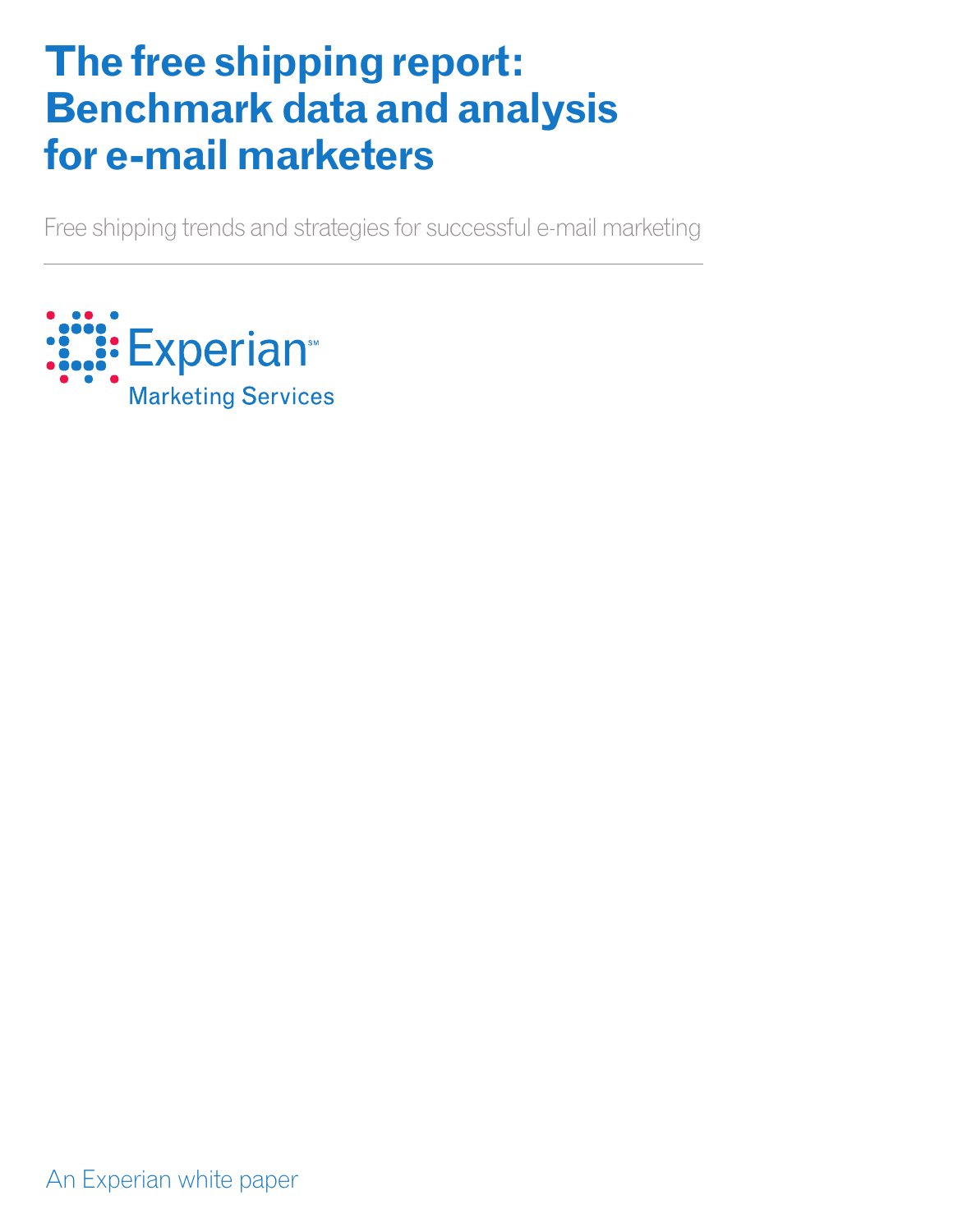### **Introduction**

In the current online marketplace, more businesses are offering deeper discounts and stronger promotions to stay ahead of the competition. In light of this trend, many consumers now expect incentives such as free shipping when making online purchases, and e-mail marketers are increasingly offering these incentives to meet expectations and make sales.

Free shipping is a vital topic of consideration for most businesses, as it often involves the business itself incurring the associated, and often expensive, distribution cost. To help you decide if free shipping offers are right for your organization, Experian® CheetahMail® conducted a study posing the following questions: Are more companies deploying free shipping e-mails? Are free shipping e-mails as effective now as they were in the past? And which factors can positively or negatively affect a free shipping promotion?

This white paper contains findings from the study and related best practices, providing deeper insight into the trends and fundamentals of free shipping as they specifically pertain to e-mail marketers.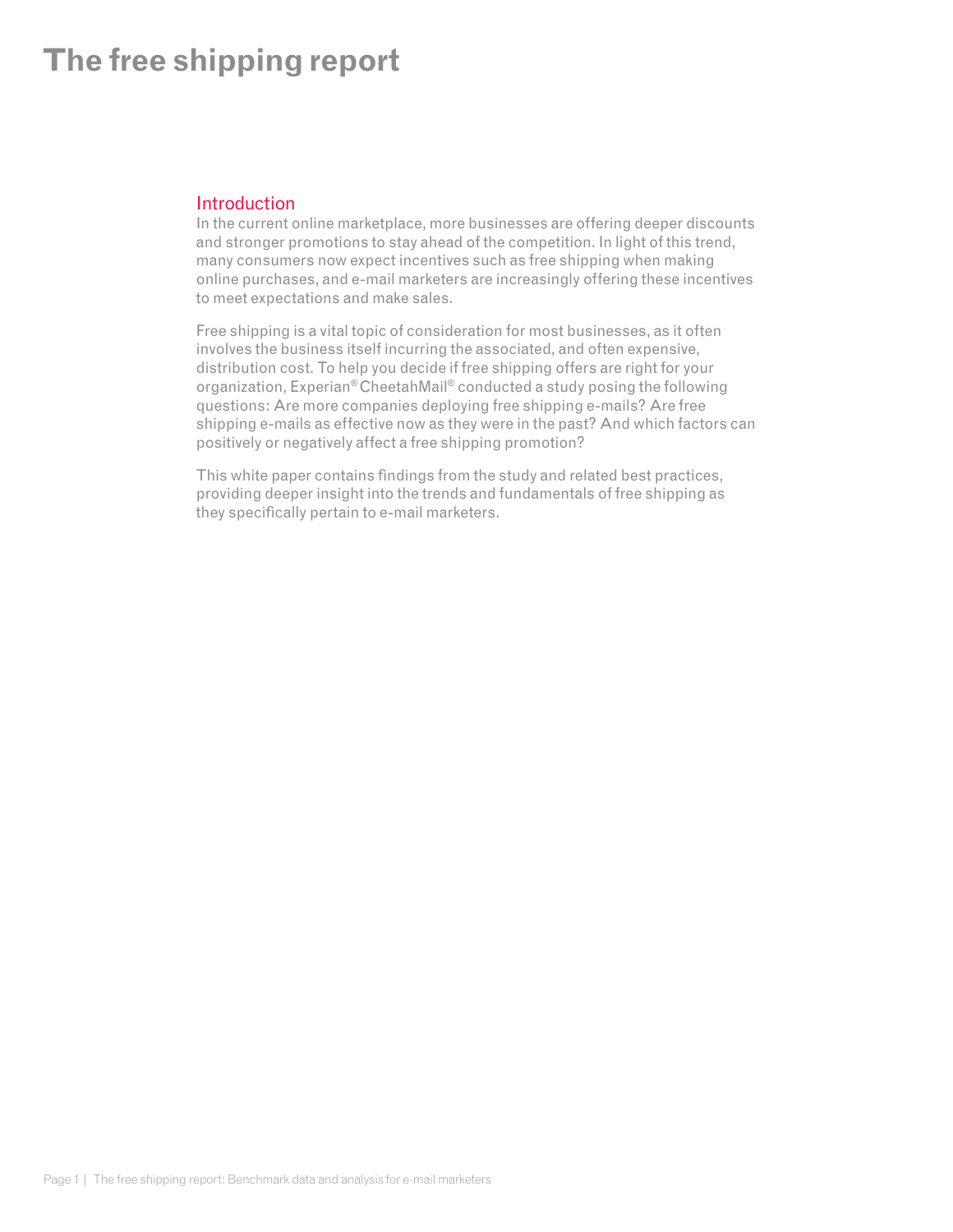### Free shipping benchmarks and trends Volume over time

With the exception of the consumer products and services industry, the number of businesses promoting free shipping in their e-mail campaigns was equal to or higher in the first quarter of 2009 compared to the same time frame in 2008. As might be expected, the sharpest increase occurred at the end of the year during the holiday shopping season. Of all industries, multi-channel retailers had the largest year-over-year boost in free shipping offers, jumping from 47 percent in the first quarter of 2008 to 55 percent in 2009.



Percentage of clients deploying free shipping e-mails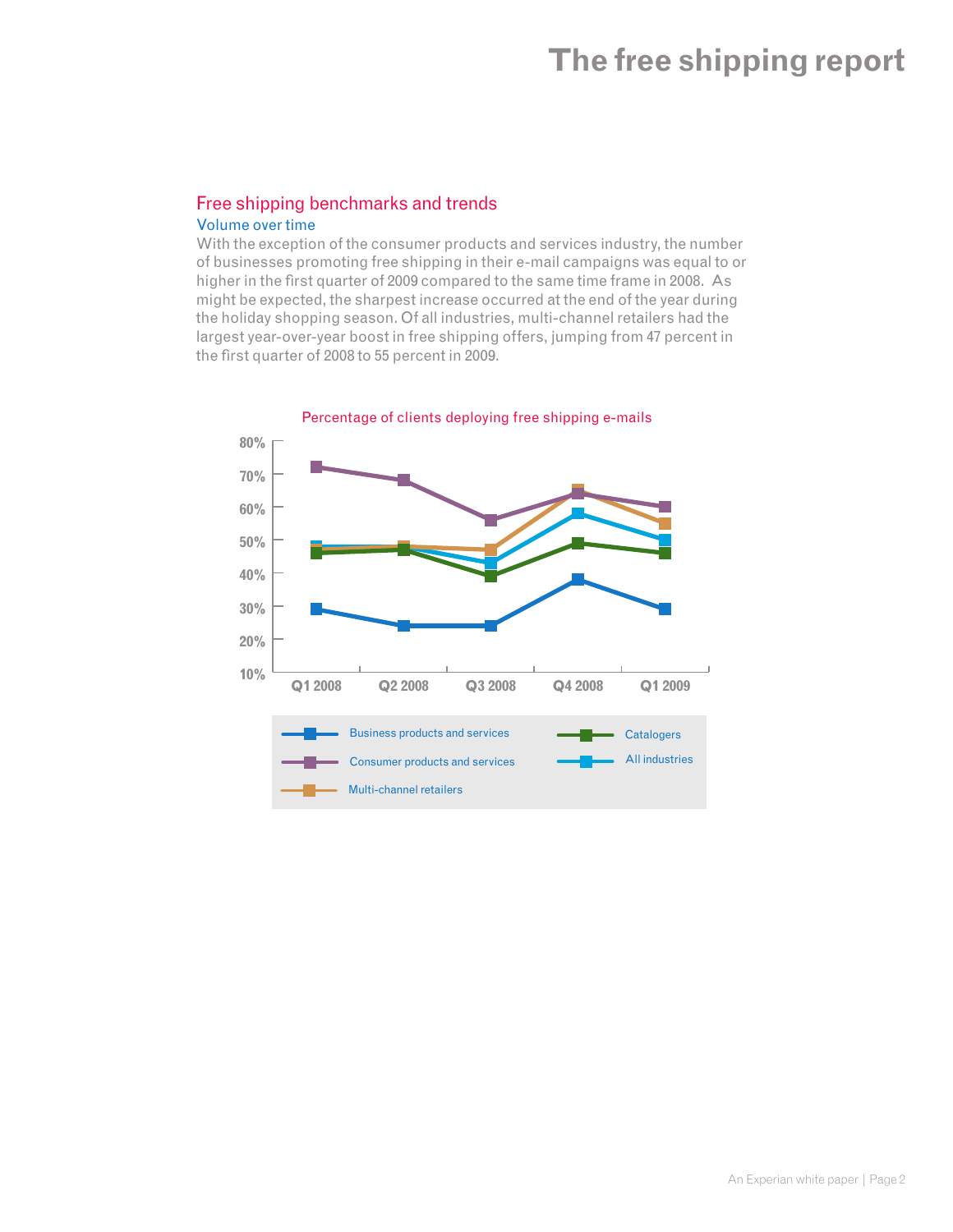#### Free shipping versus other mailings: All industries

Seventy percent of the businesses surveyed found that in 2009, e-mails promoting free shipping offers resulted in higher transaction rates compared with non-free shipping e-mails. Of this group, 78 percent also saw an increase in the transaction-to-click rates and 47 percent experienced higher average order values.1

When it came to revenue per e-mail, which is arguably the most important metric for gauging the success of an e-mail offer, free shipping campaigns garnered an average 31 percent increase across all industries, while 61 percent of businesses experienced a significant boost in this metric.



All industries: Year-over-year percentage of clients whose free shipping e-mails outperformed other mailings

*1 Transaction metrics are based only on 116 clients who have implemented Experian CheetahMail's Track-to-Purchase functionality.*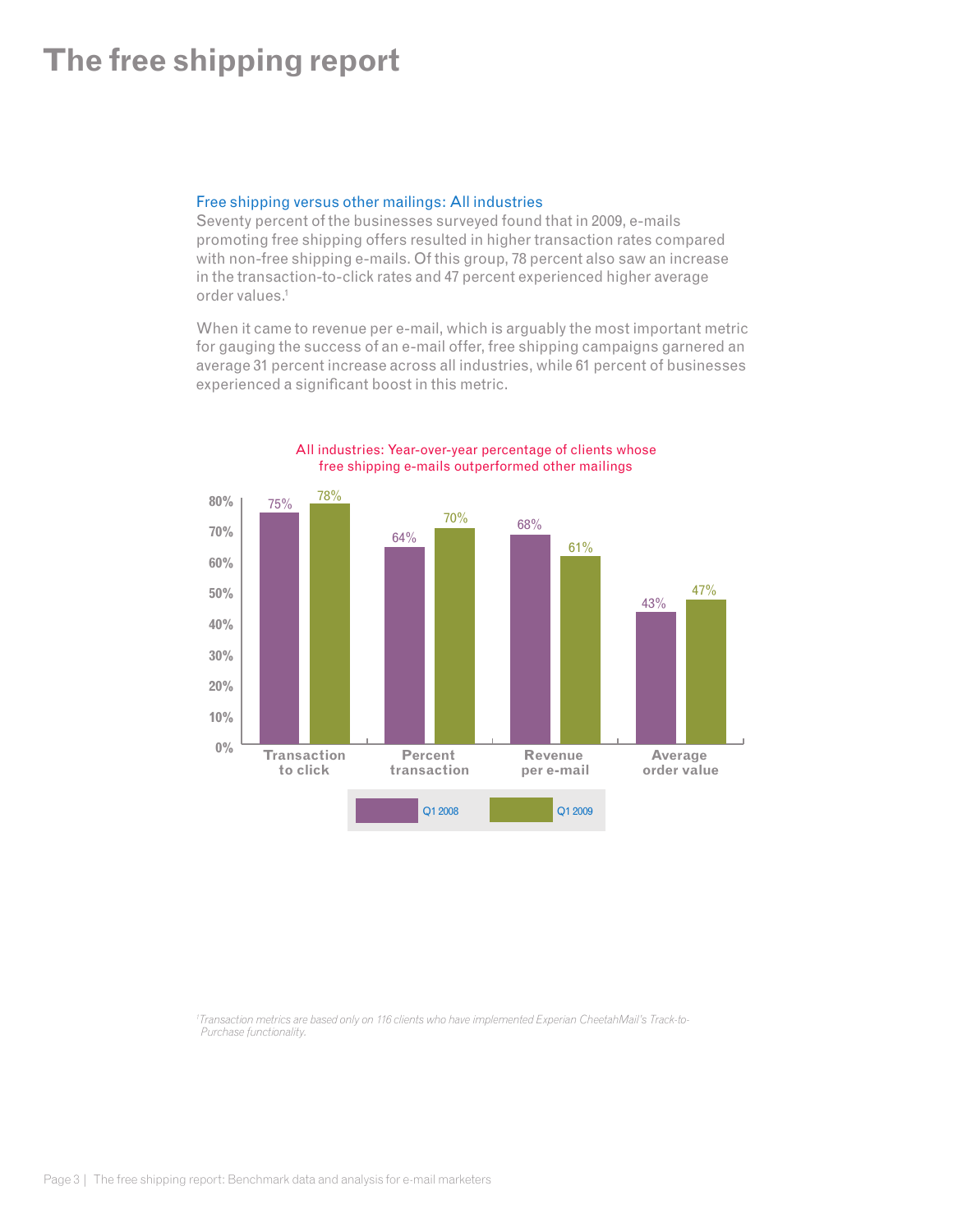#### Free shipping versus other mailings: By vertical

The all industries data illustrated above confirms that free shipping has remained a popular and successful tactic for all types of businesses. When looking at industries side by side, however, it is clear that different industries experienced varying degrees of success. For example, free shipping e-mails provided the business products and services vertical with a respectable 17.5 percent lift in transaction-to-click rates (the percentage of transactions compared to the number of unique clicks), while the consumer products and services vertical enjoyed a whopping 60.7 percent lift in that same metric.

In addition to the lift in transaction-to-clicks, transaction rates (the percentage of delivered messages that resulted in transactions) also showed heavy increases – rising by 18.1 percent across all industries and confirming that a link between free shipping and transactions exists. Additionally, the increases in transactions for catalogers across the same time period, although low, remained positive at 1.4 percent. The range of transaction rates per quarter for catalogers was notably wide – with many experiencing swings from as low as 10 percent to as high as 26 percent. Additionally, the first quarter in each year had the best results for this metric.



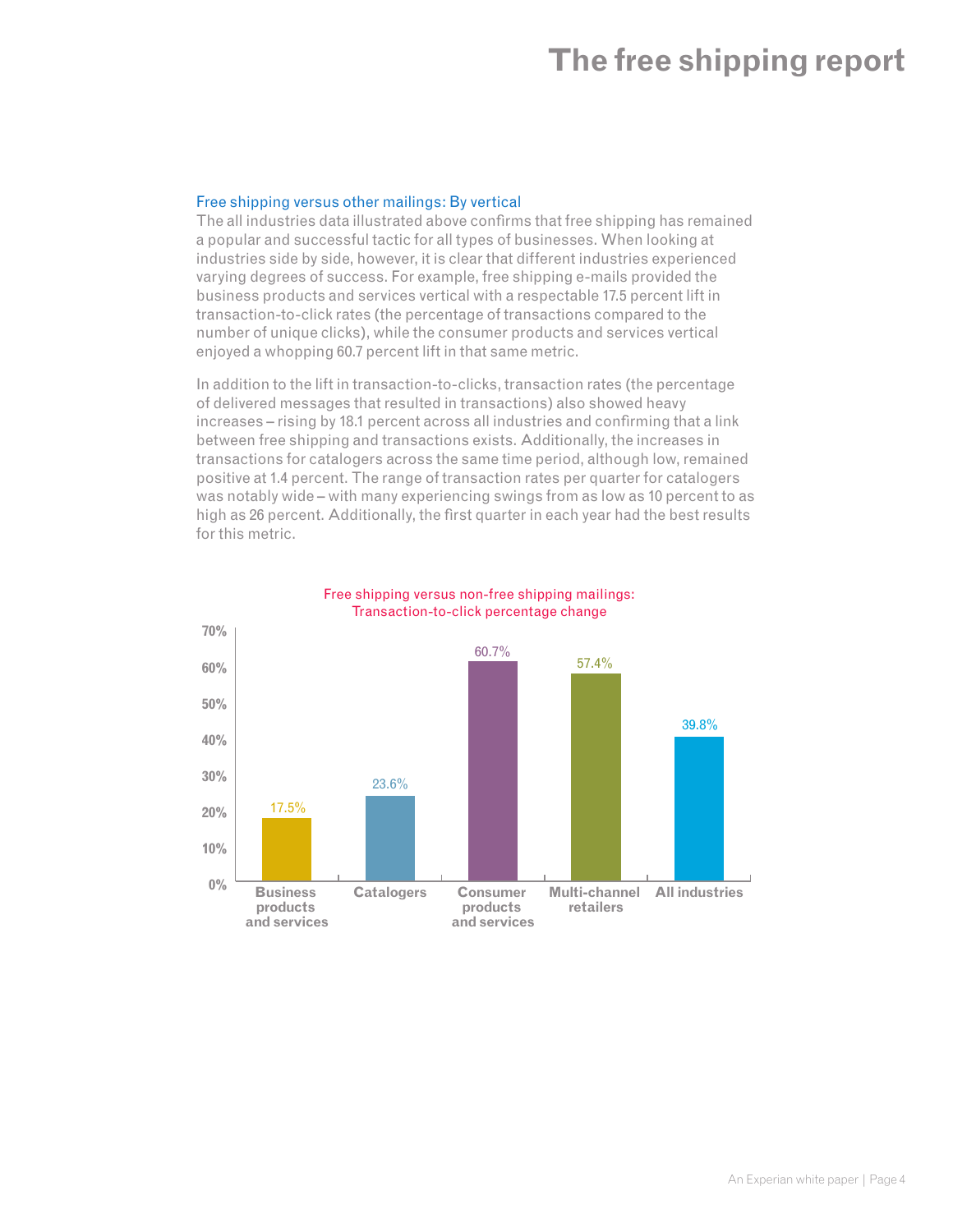

Free shipping versus non-free shipping mailings: Percentage transaction charge

In contrast to most of the key performance indicators evaluated, the trend for average order value was decidedly negative. In fact, average order values declined for all industries except business products and services. Looking at the data on a more granular level, a few possible causes for this decline can be identified. For example, a large number of the free shipping offers were coupled with deep clearance discounts or sales specials, thus lowering the average order value. Also, many companies typically require a minimum spend to qualify for free shipping, and in some cases we found that companies dropped these requirements or even removed them completely. Thus, consumers were able to buy lower-priced items and still benefit from free shipping, leading to overall decreases in the average order value.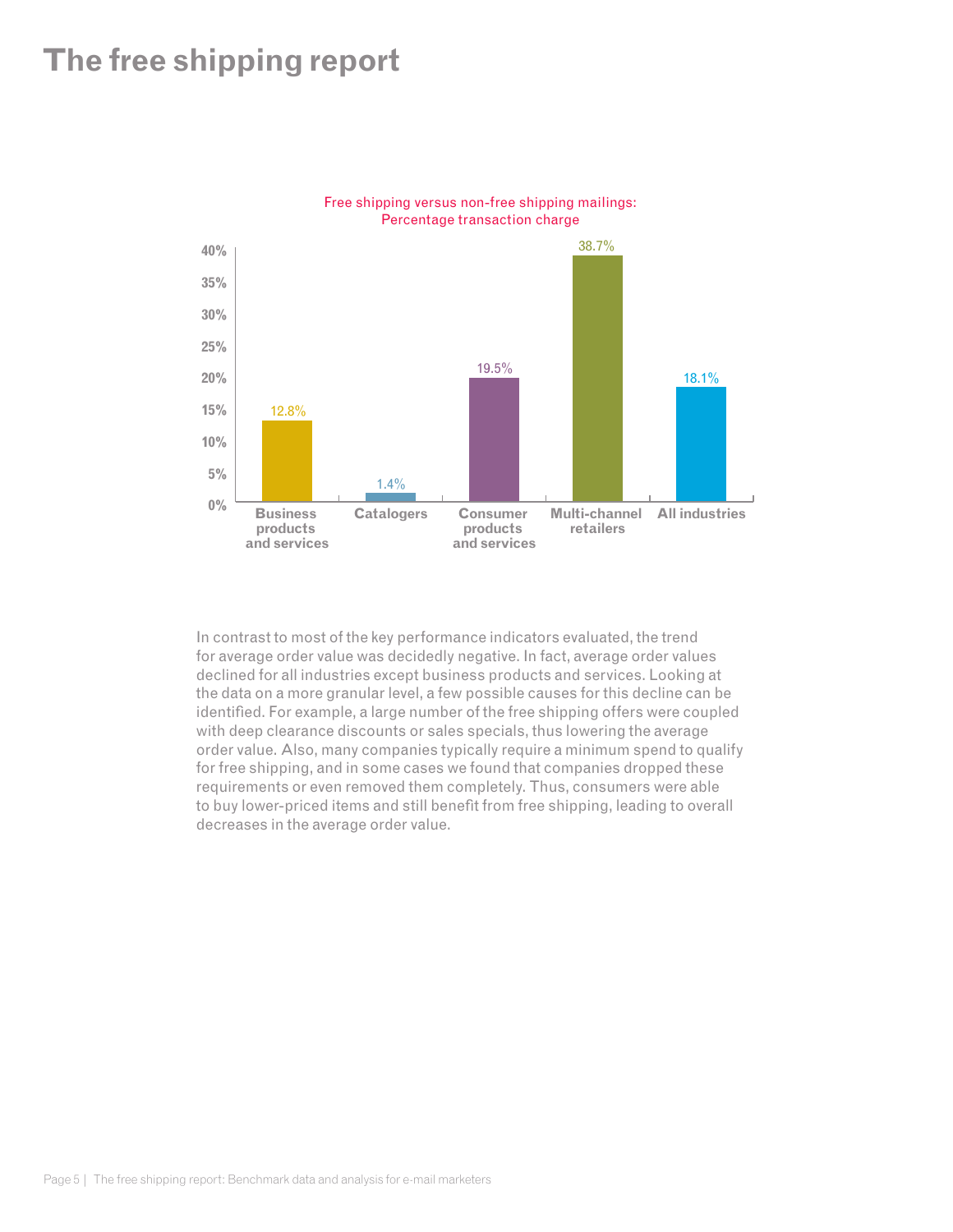

#### Free shipping versus non-free shipping mailings: Revenue per e-mail percentage charge

Free shipping versus non-free shipping mailings: Average order value percentage change

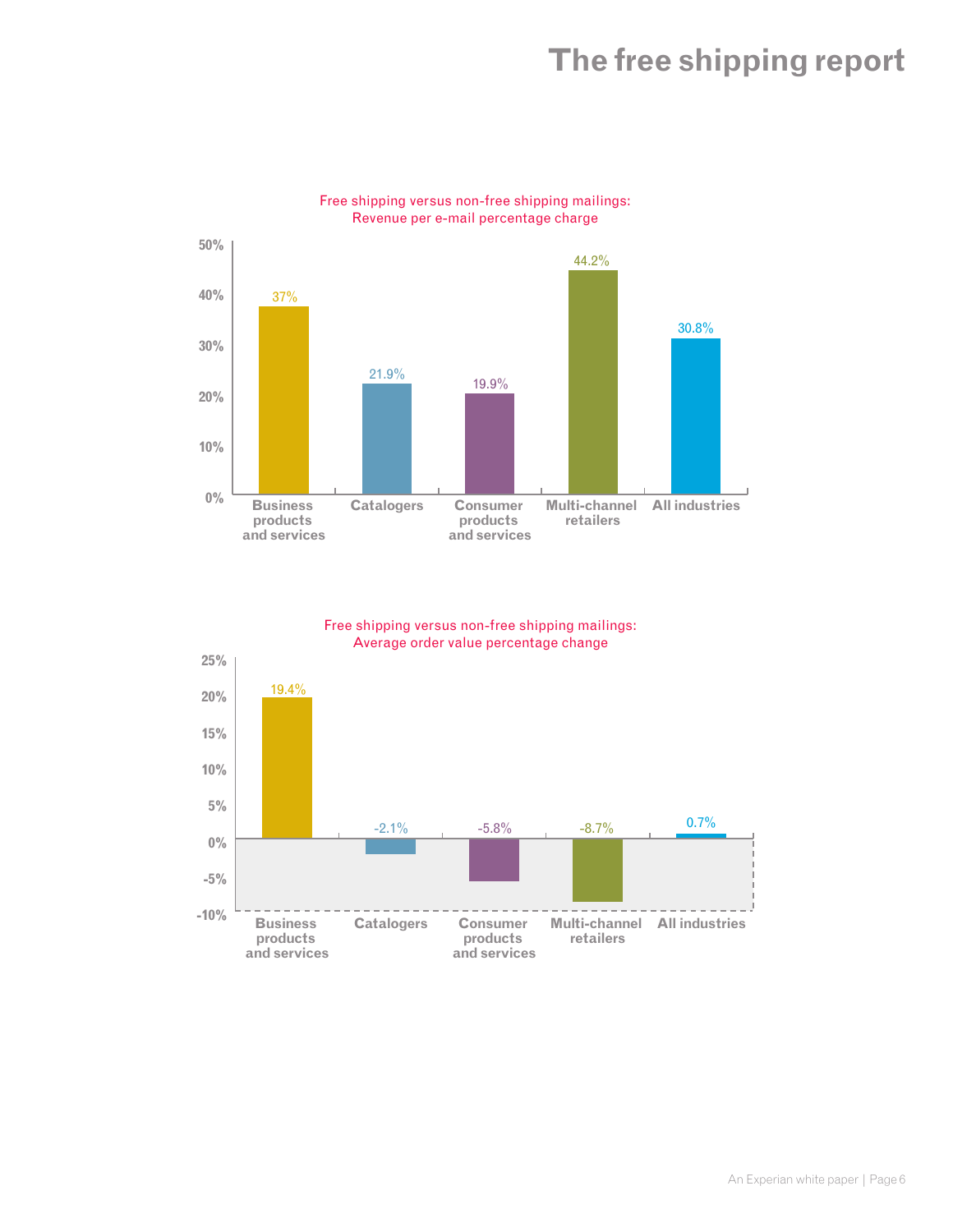### Free shipping best practices

While the benchmark and trend data fully indicates that free shipping is more prevalent than it was a year ago, free shipping continues to be an extremely effective offer, outperforming non-free shipping e-mails on multiple key transaction metrics. It also must be noted, however, that free shipping offers do not always succeed. Customers have become highly attuned to the perceived value of the offer, and marketers must follow best practices in order to ensure that free shipping promotions successfully garner response.

The following best practices draw from the benchmark data and trend analyses contained in this document as well as the expert advice of our experienced e-mail marketing professionals. In this section, we provide e-mail marketers and online retailers with proven strategies for increased revenue generation, competitively advantageous campaign optimization and deeper customer engagement.

#### Feature the right products

E-mails providing free shipping of overstocked products tend to be low performers, indicating that the offer does not override consumers' lack of interest in a particular item. In order to garner the best possible response from your e-mail campaigns, make sure to pair free shipping offers with in-demand products your customers actually would be interested in.

#### Keep free shipping promotions short and special

Mixed results loom for brands that strongly tout free shipping by always offering it on their web sites or featuring it in most of their e-mail campaigns. This trend indicates that constantly running free shipping promotions may have a negative impact and dilute the offer's effectiveness over time.

Furthermore, data indicates that providing a free shipping offer for a short period of time (one week or less) is typically more successful than featuring the same offer over a lengthier term. This is particularly true for international promotions and announcements of "new" products or "new" collections.

Make sure to be selective when choosing the portion of subscribers to receive this type of offer as well as the small window of time that the promotion will run. Consumers who have shipped internationally in the past should be part of this pool, in addition to those with the highest customer lifetime value. The offer may incur a large loss of potential revenue on your end otherwise.

Also, keep in mind that even if you are presenting your offer over short durations of time, follow-up e-mail reminders with strong calls to action such as "Last day for free shipping," or "Final four hours," can be particularly good performers.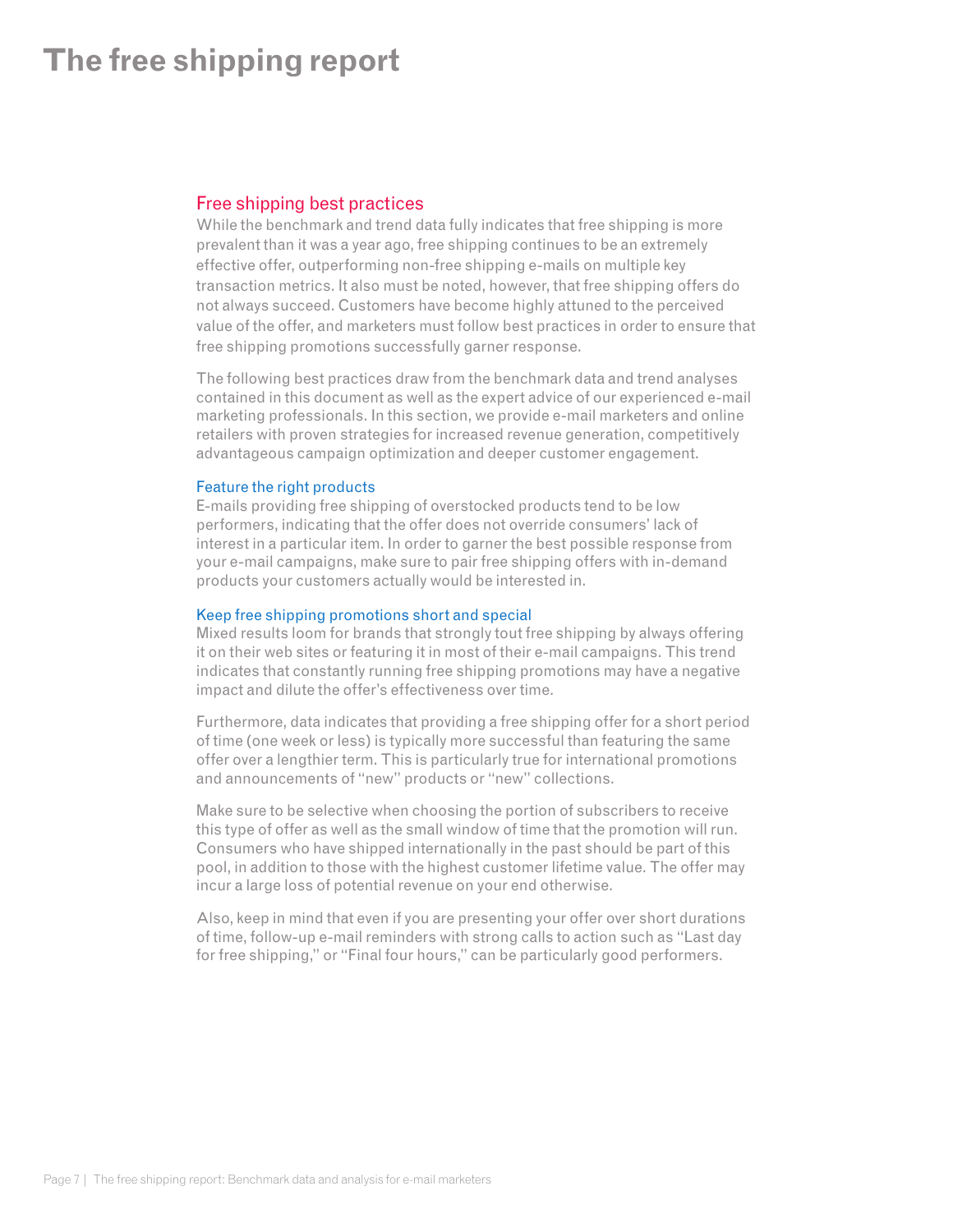#### Couple-up with a sale

Sales and clearance e-mails featuring free shipping tend to be high performers, significantly more so than if there were a shipping charge for the same discounted offer. If you want to deepen the impact of a special sale or ensure strong sales of clearance items, it is worth eliminating shipping charges in tandem.



Pictured is an example of how ShopNBC successfully combines free shipping with its "Clearance weekly."

### Segment at the product level

Some of the best-performing campaigns are sent to small, highly targeted segments of subscribers, with both the product and free shipping offers geared to the selected audience. Use any data you know about your customers – purchase history, preference center data or demographic information, for example – to divide your subscriber list into specific groups of product interest, and then tailor your e-mail content accordingly. The use of dynamic content to automatically populate the most relevant product images and copy also can significantly strengthen this tactic and make it easier to employ.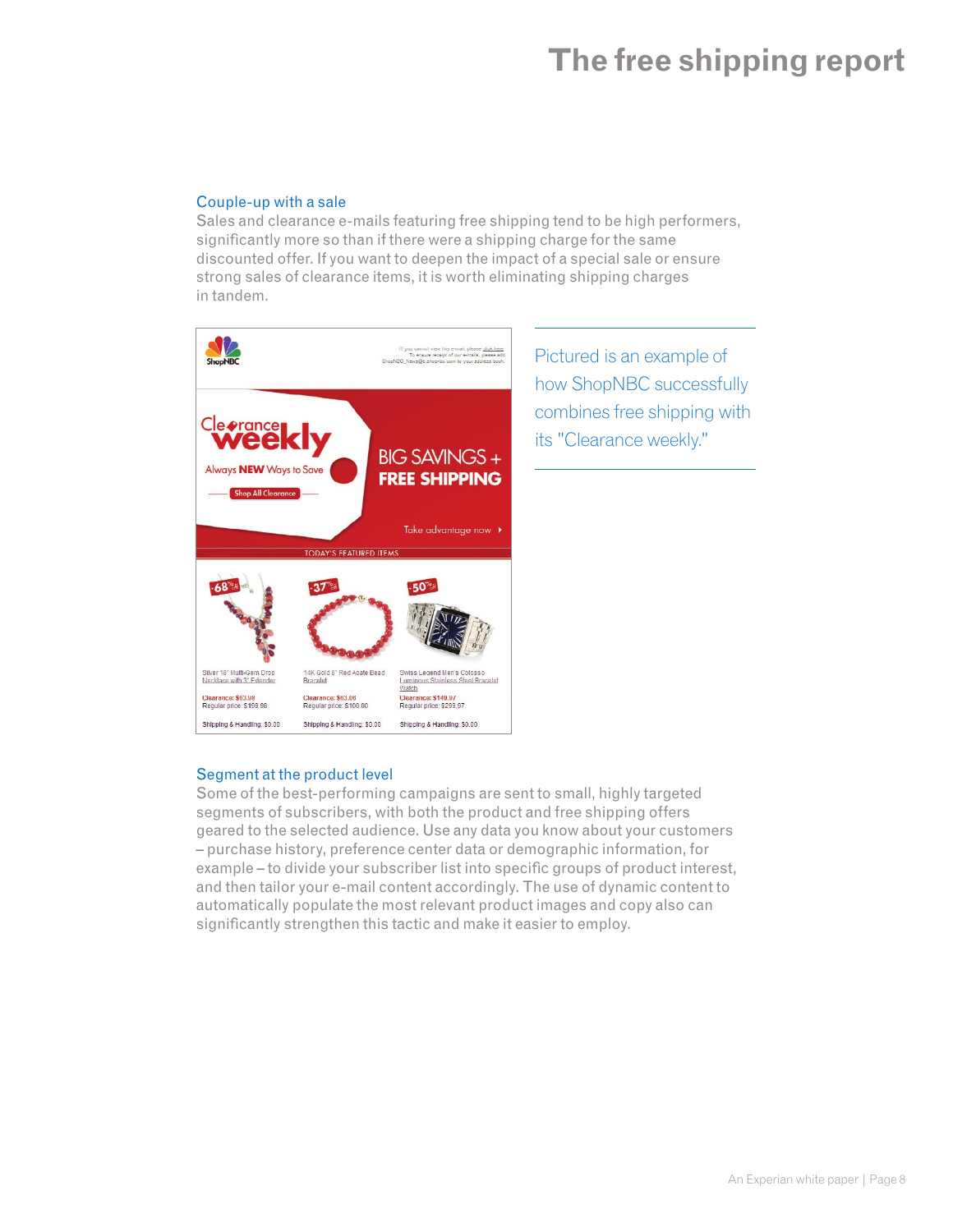#### You don't have to keep the minimum at a minimum

Businesses that provide free shipping on purchases above relatively low thresholds of \$60 or less typically do not reap as many boosts in key campaign performance indicators – open rates, click-throughs and transaction rates — as businesses with higher minimums. The only way to precisely gauge the most beneficial spending requirement for your business and your customers is through testing. As a rule of thumb, do not assume that you have to keep spending requirements low in order to succeed. You actually may be making your offer less enticing by doing so.



Pictured left, Jackson & Perkins uses a \$75 minimum purchase with its free shipping offer.

### Tier your offer

E-mails with tiered shipping prices tend to result in higher average order values than those offering one flat rate. For example, an e-mail with \$7 shipping for orders of \$20 or more, \$5 shipping on orders over \$10, and free shipping for total amounts higher than \$100, typically would garner a better response than an e-mail offering only one of those three options. This finding especially holds true for catalogers, as customers took advantage of the perceived increase in cost savings.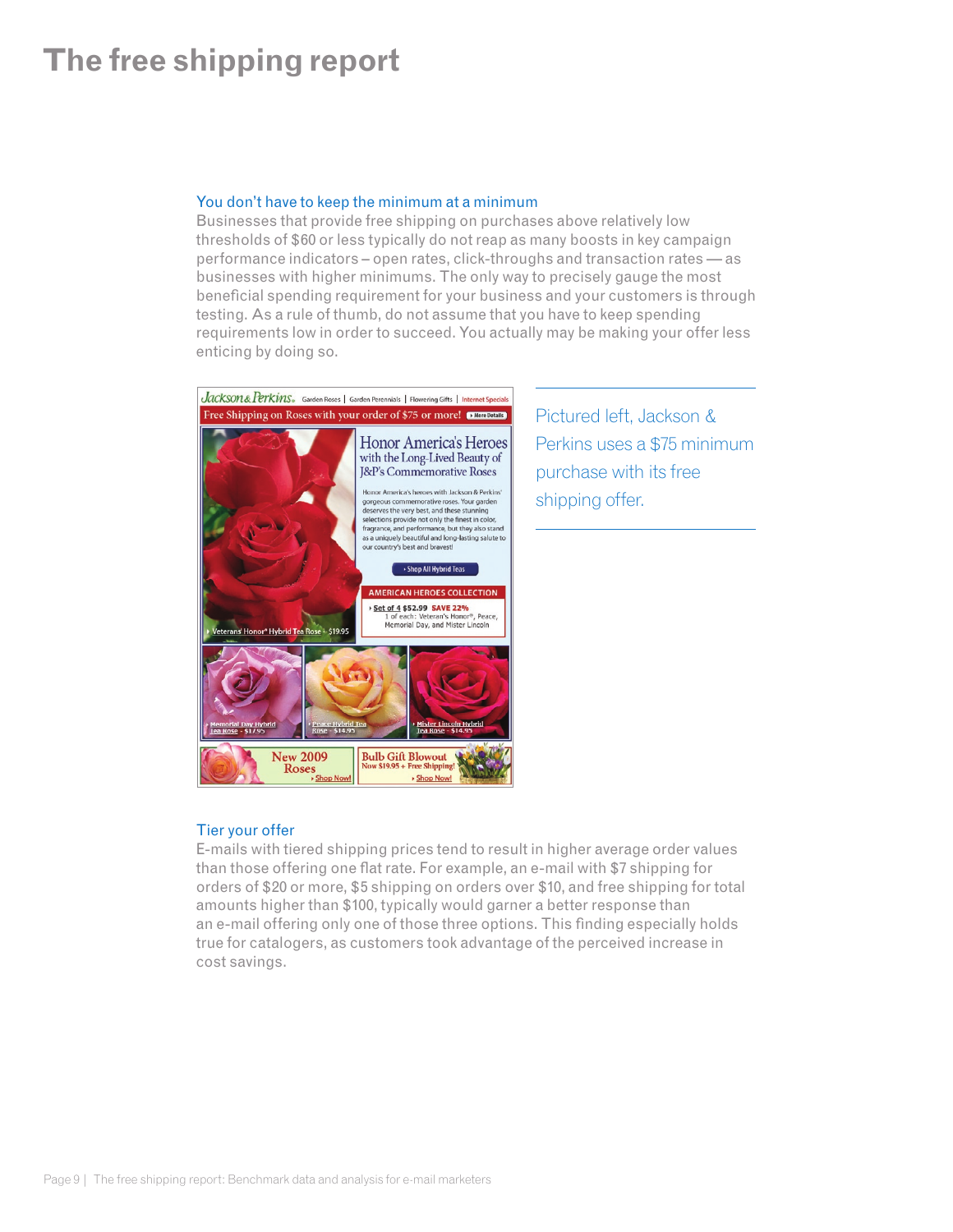### **Conclusion**

As consumers become more discerning toward the messages and offers they receive, free shipping remains an important tool for many of today's e-mail marketers. As with any promotion, however, it is important to test if free shipping is right for your specific business needs as well as the needs of your customers, and in what capacity. Remember to consider the best practices mentioned above in addition to factors such as seasonality, product mix, customer behavior and the timing of other promotions. This way you are sure to build a cost-effective and engaging e-mail program that your customers will continually respond to.

### Methodology

Data in this report was collected by Experian CheetahMail, based on the e-mail campaign performance of 198 clients in the business products and services, catalogers, consumer products and services, and multi-channel retailer verticals from the first quarter of 2008 through the first quarter of 2009. All participatory clients mentioned free shipping in multiple campaigns per quarter.